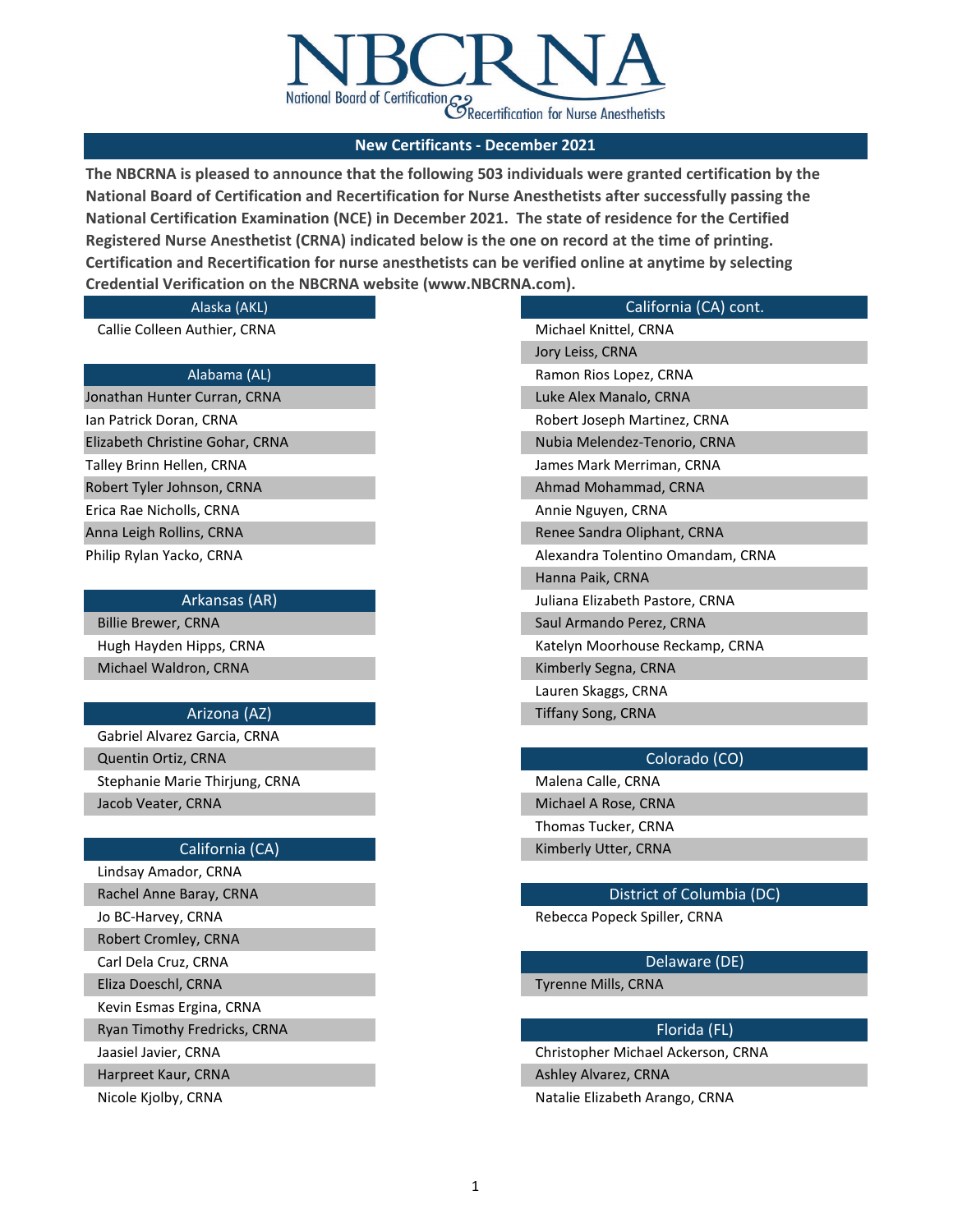

**The NBCRNA is pleased to announce that the following 503 individuals were granted certification by the National Board of Certification and Recertification for Nurse Anesthetists after successfully passing the National Certification Examination (NCE) in December 2021. The state of residence for the Certified Registered Nurse Anesthetist (CRNA) indicated below is the one on record at the time of printing. Certification and Recertification for nurse anesthetists can be verified online at anytime by selecting Credential Verification on the NBCRNA website (www.NBCRNA.com).** 

| Florida (FL) cont.                 | Florida (FL) cont.                |
|------------------------------------|-----------------------------------|
| Laura Bagge, CRNA                  | Sandra Dawn Parmeter, CRNA        |
| Francisco Antonio Betancourt, CRNA | Paige Piscitello, CRNA            |
| Elda Beton, CRNA                   | Araceli Plancarte, CRNA           |
| Katie Brennan, CRNA                | David Restrepo, CRNA              |
| Sarah Ellen Cole, CRNA             | Lina M Ricketts, CRNA             |
| Stephen Brett Cracroft, CRNA       | Kemberly Rodriguez-Soleno, CRNA   |
| Robert Dillon, CRNA                | Valerie Rohan, CRNA               |
| Kristi Enfinger, CRNA              | Weslin Abisai Roldan, CRNA        |
| Delio Evangelista, CRNA            | Alejandra Michelle Salinero, CRNA |
| Jaqueline Ferreira, CRNA           | Samantha K Soltis, CRNA           |
| Austin Gibbs, CRNA                 | Michael Tarrau, CRNA              |
| Jillian Gil, CRNA                  | Jaclynn Tornabene, CRNA           |
| Hayley Leandra Gilbert, CRNA       | Mary Elizabeth Transleau, CRNA    |
| Karina Grace Grubbs, CRNA          | Arlen Vega, CRNA                  |
| Lino Gutierrez, CRNA               | Patrick Walker, CRNA              |
| Greg Hoogendoorn, CRNA             | <b>Brittany Williams, CRNA</b>    |
| James Johnson, CRNA                | Asha Nathafa Williams-Hunte, CRNA |
| Joseph Jones, CRNA                 | Amber Wolf, CRNA                  |
| Rachel Kaplan, CRNA                |                                   |
| Ashley Rachelle Kelley, CRNA       | Georgia (GA)                      |
| Li Kuang, CRNA                     | Charlotte Cooper, CRNA            |
| Bryan Michael LaZette, CRNA        | Brittany Moore Darnell, CRNA      |
| Israel Lopez, Jr., CRNA            | Maxwell Donnan, CRNA              |
| David Luth, CRNA                   | Samuel David Horvath, CRNA        |
| Michelle Martinez, CRNA            | Jacob Jennings, CRNA              |
| <b>Brian Masters, CRNA</b>         | James Matthew Oxford, CRNA        |
| Rebecca Mates, CRNA                | Madelaine Smira Pruitt, CRNA      |
| Thomas Scott Matthews, CRNA        | Martin Roybal, CRNA               |
| Caroline Maurer, CRNA              | Cason Schofill, CRNA              |
| Matthew McDevitt, CRNA             | Michelle Todero, CRNA             |
| Daran G Mercury, CRNA              | Jeannine Torres, CRNA             |
| Magaly M Montero Campos, CRNA      |                                   |
| Brittany Neumann, CRNA             | Idaho (ID)                        |
| Michael Otte, CRNA                 | Blaine Fisk, CRNA                 |
|                                    |                                   |

Hannah Palmer, CRNA Skylar Thornton, CRNA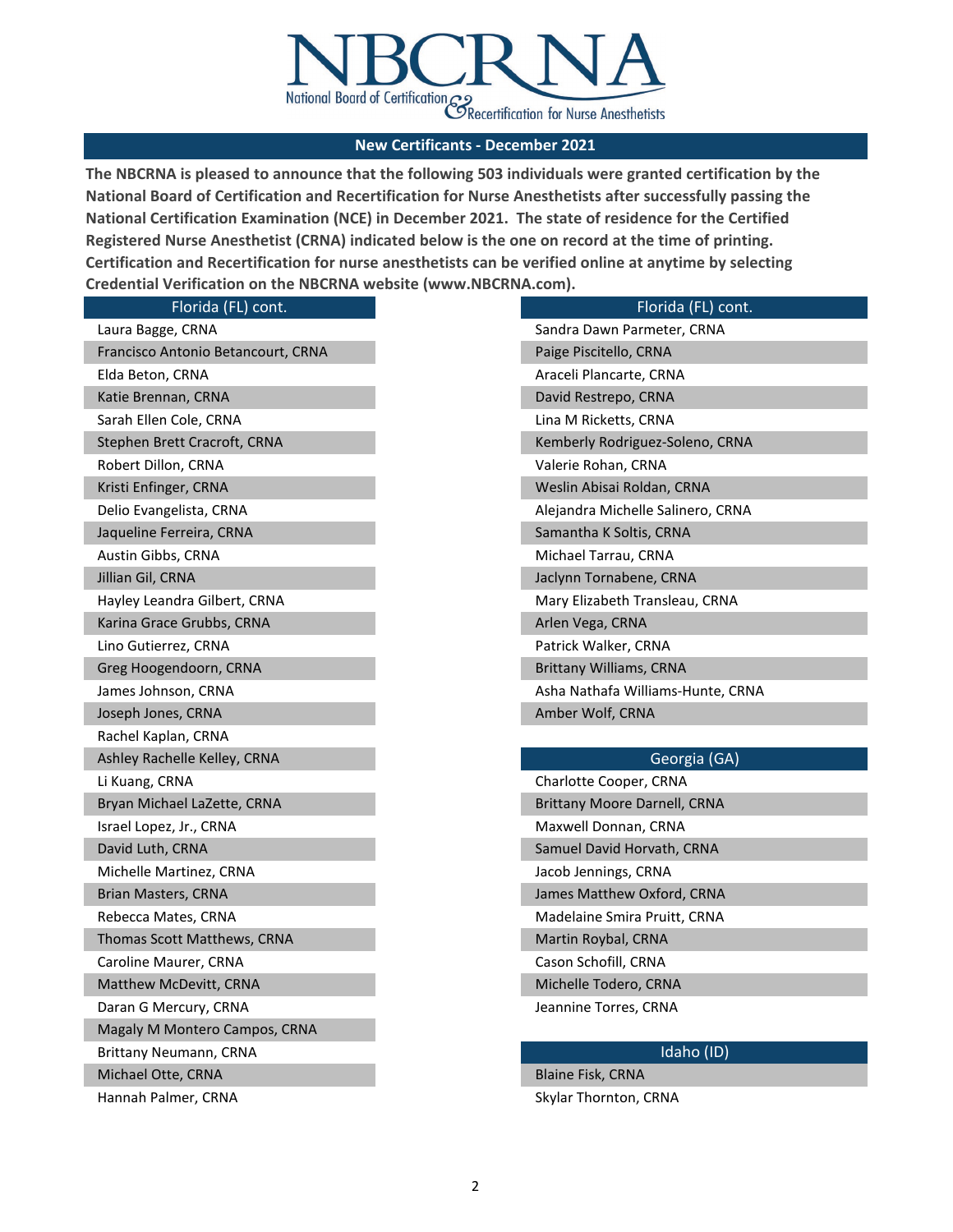

**The NBCRNA is pleased to announce that the following 503 individuals were granted certification by the National Board of Certification and Recertification for Nurse Anesthetists after successfully passing the National Certification Examination (NCE) in December 2021. The state of residence for the Certified Registered Nurse Anesthetist (CRNA) indicated below is the one on record at the time of printing. Certification and Recertification for nurse anesthetists can be verified online at anytime by selecting Credential Verification on the NBCRNA website (www.NBCRNA.com).** 

| Illinois (IL)                | Louisiana (LA) cont.        |
|------------------------------|-----------------------------|
| Marshall Barr Bergen, CRNA   | Alyssa Harris, CRNA         |
| Cole Dill, CRNA              | Lindsey Hein, CRNA          |
| Amanda Leann Ealy, CRNA      | Shelby Rose Henssler, CRNA  |
| Rachel A Grigoletti, CRNA    | Rachel Webb Hinton, CRNA    |
| Bear Haring, CRNA            | Haley Jungles, CRNA         |
| Darrian DeWayne Harris, CRNA | Tracy King, CRNA            |
| Tanner Hulin, CRNA           | Seth LaFleur, CRNA          |
| Philip Paul Kaiser, CRNA     | Chase Lunsford, CRNA        |
| McKinley Marseille, CRNA     | Katie Robinson Macedo, CRNA |
| Jessica Megan Stevens, CRNA  | Aaron McDaniel, CRNA        |
| Joseph Edward VanDyke, CRNA  | Zachary S Morris, CRNA      |
| Sona Ambani Wardius, CRNA    | Anthony Nguyen, CRNA        |
|                              | Ashlyn Parker, CRNA         |
| Indiana (IN)                 | Quinta Sheppard, CRNA       |
|                              |                             |

Taj Ramallie Gubatanga, CRNA Tyler Sobotka, CRNA Michael Jeffrey Jones, CRNA David Jordan Stamps, CRNA David Jordan Stamps, CRNA

### Kentucky (KY)

| William Logan Carroll, CRNA       |
|-----------------------------------|
| Kristina Marie de la Rosa, CRNA   |
| Derek Cleveland Florence, CRNA    |
| Clifford Lee Hazelwood, CRNA      |
| Mary Kaitlyn Murray, CRNA         |
| Christopher Wayne Stanfield, CRNA |
| Kyle Anthony Thomas, CRNA         |
| Patrick Wedolowski, CRNA          |
| Danielle Witte, CRNA              |
|                                   |

Sammie Ashley, CRNA Nicole Black, CRNA Nicole Black, CRNA Lisa Frey, CRNA Robert R Darby, CRNA Kevin Culpepper, CRNA David Carlson, Jr., CRNA

### Massachusetts (MA)

Laura Garcia Ramirez, CRNA Thomas Andrew LeMay, Jr., CRNA Raymond Cullen IV, CRNA

Patrick Wade Whisnant, CRNA

### Maine (ME)

Raymund Claudio, Jr., CRNA

### Michigan (MI)

Tia Dominique Agboruche, CRNA Louisiana (LA) **Artemio Corvette Barayuga, Jr., CRNA** Artemio Corvette Barayuga, Jr., CRNA Stefin Graham, CRNA Edward Gazaryan, CRNA Victoria Bertrand, CRNA Brittani Rose Brenner, CRNA Aimee Burlett, CRNA Cory Max Caincross, CRNA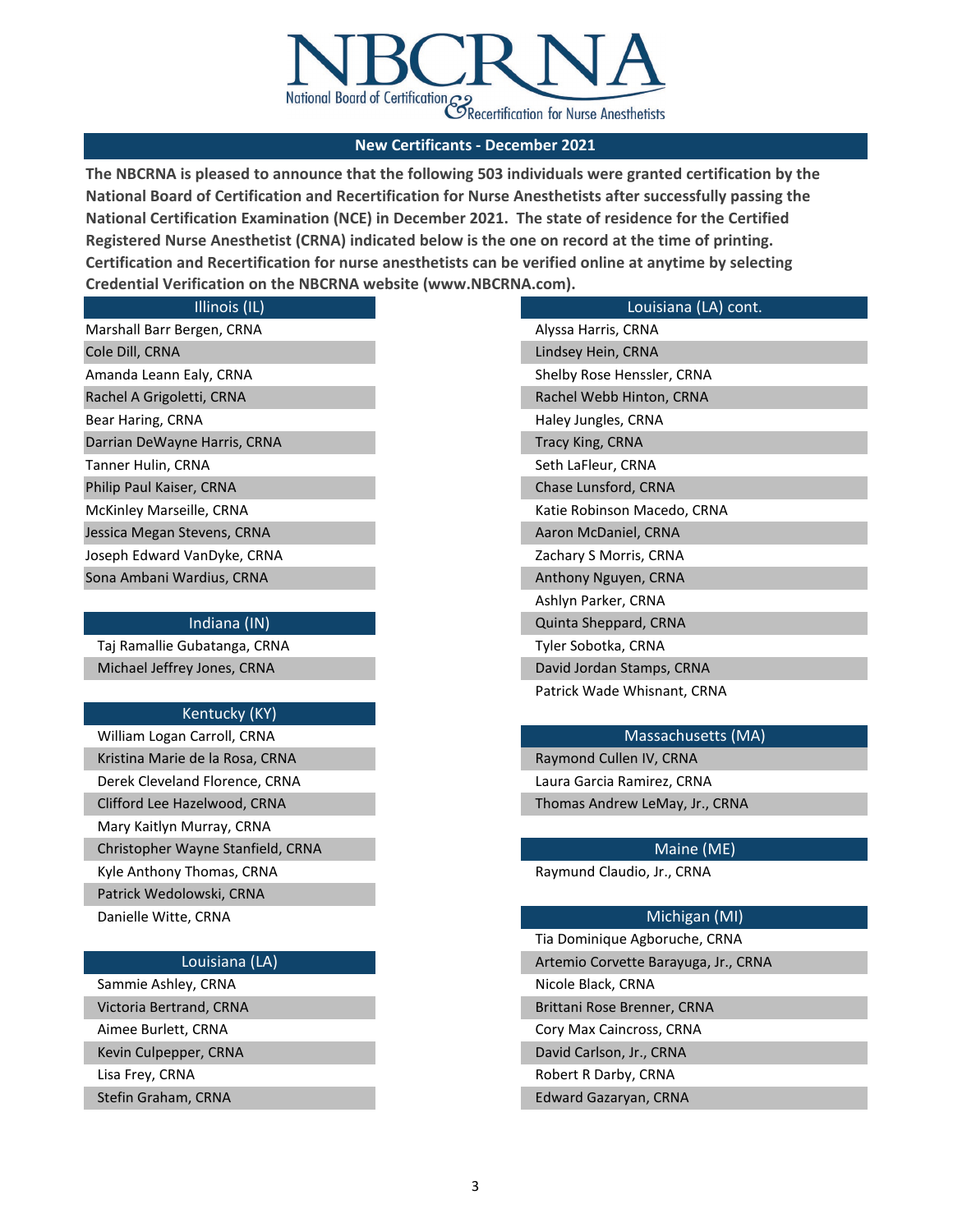

**The NBCRNA is pleased to announce that the following 503 individuals were granted certification by the National Board of Certification and Recertification for Nurse Anesthetists after successfully passing the National Certification Examination (NCE) in December 2021. The state of residence for the Certified Registered Nurse Anesthetist (CRNA) indicated below is the one on record at the time of printing. Certification and Recertification for nurse anesthetists can be verified online at anytime by selecting Credential Verification on the NBCRNA website (www.NBCRNA.com).** 

| Michigan (MI) cont.         | Minnesota (MN) cont.           |
|-----------------------------|--------------------------------|
| Taylor Girvan, CRNA         | Maribeth Moeckly, CRNA         |
| Robyn Lewis, CRNA           | Brandon Mitchell Oliver, CRNA  |
| Kevin L. Lowe, CRNA         | Hillarie O'Loughlin, CRNA      |
| Paige Madek, CRNA           | Heather Overland, CRNA         |
| Lindsay McCurley, CRNA      | Trent Peterson, CRNA           |
| Matthew Mitchell, CRNA      | Karly Rasmussen, CRNA          |
| Nicole Nagle, CRNA          | Brandon Schubert, CRNA         |
| Hassan Nehme, CRNA          | Maria Katherine Smothers, CRNA |
| Madeline Jeakle Nemes, CRNA | Megan Kuehne Sowers, CRNA      |
| Hyo Jin Nerychel, CRNA      | Annika Stromme, CRNA           |
| Jennifer Pagaduan, CRNA     | Amanda Marie Verdon, CRNA      |
| Heather Popoff, CRNA        | Kendall Vincelette, CRNA       |
| Ashley Ratliff, CRNA        | Annie Weir, CRNA               |
| Carissa-Ann Riparip, CRNA   |                                |
| Brent Smothers, CRNA        | Missouri (MO)                  |
| Michael Adam Sycko, CRNA    | Kelsey Schieber, CRNA          |
|                             |                                |
| Minnesota (MN)              | Mississippi (MI)               |
| Alexandra Beckman, CRNA     | Kristen Berry, CRNA            |
| Casilyn Dreifuerst, CRNA    | Christopher Lamar Bond, CRNA   |
| Andrew Ellison, CRNA        | Hunter Austin Brown, CRNA      |

| Nicholas Trumper Geisen, CRNA |  | Elizabeth Paige Davis, CRNA |
|-------------------------------|--|-----------------------------|
| Chelsea Gibbs, CRNA           |  | Mitchell Caleb Fowler, CRNA |
| Jade Hahn, CRNA               |  | Trey Galloway, CRNA         |
| Brianna Hamilton, CRNA        |  | Russell Wayne Gray, CRNA    |
| Jessica Hoffmann, CRNA        |  | Zachary Hays, CRNA          |
| Greta Schilling Hunt, CRNA    |  | Aimee Hoang, CRNA           |
| Matthew George Huss, CRNA     |  | Jarrod Howell, CRNA         |
| Tyler Michael Johnston, CRNA  |  | Caleb T Leach, CRNA         |
| Jae Min Jung, CRNA            |  | Clinton Thomas Seal, CRNA   |
| Andrew Michael Laughlin, CRNA |  |                             |
|                               |  |                             |

Mattilyn Anne Fellegy, CRNA Tyler Comans, CRNA

### Jay Stephen LeBlanc, CRNA North Carolina (NC)

Lauren Loge, CRNA Regina Alexander, CRNA Regina Alexander, CRNA

Alec Martinson, CRNA Briana Merritt Bracewell, CRNA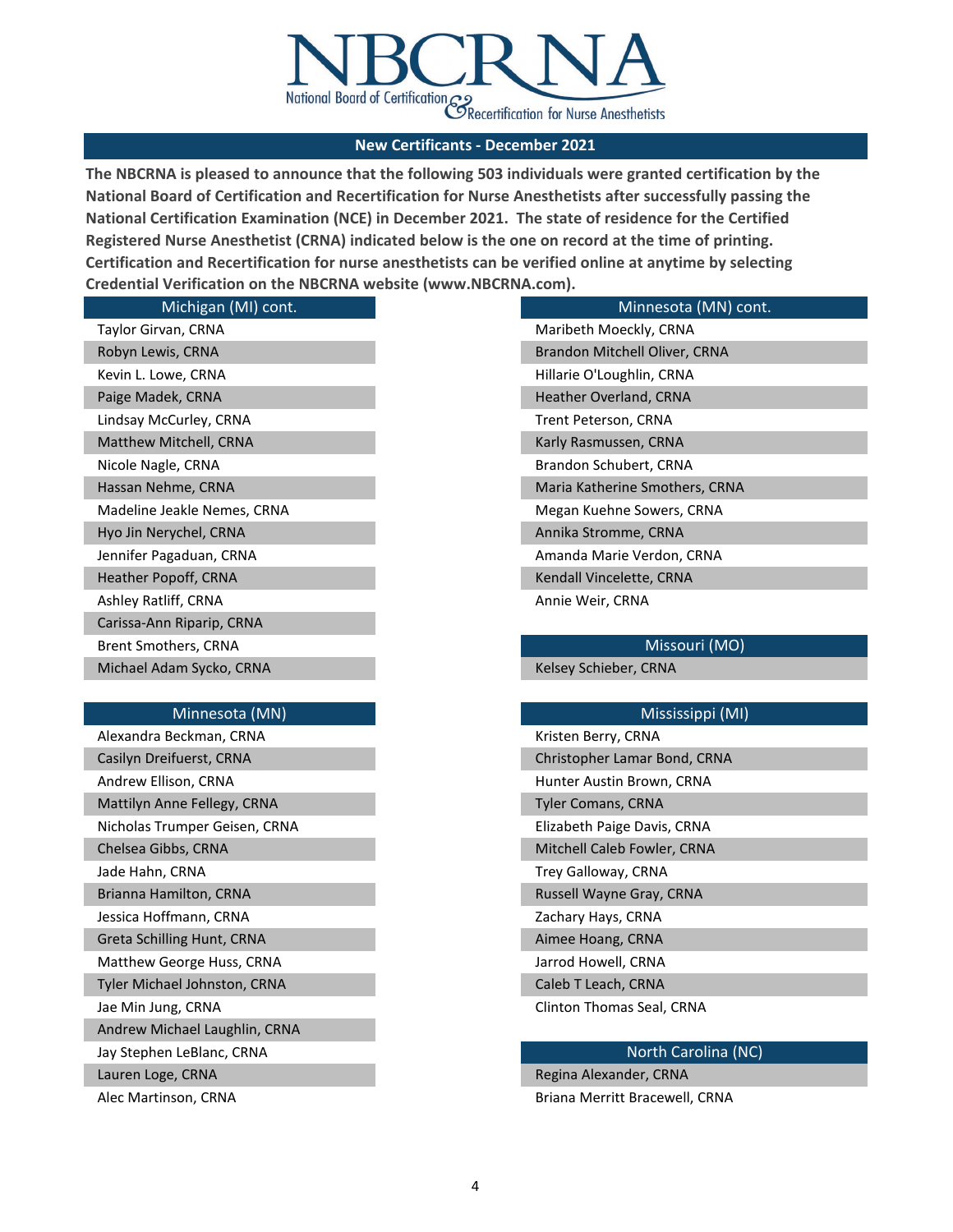

**The NBCRNA is pleased to announce that the following 503 individuals were granted certification by the National Board of Certification and Recertification for Nurse Anesthetists after successfully passing the National Certification Examination (NCE) in December 2021. The state of residence for the Certified Registered Nurse Anesthetist (CRNA) indicated below is the one on record at the time of printing. Certification and Recertification for nurse anesthetists can be verified online at anytime by selecting Credential Verification on the NBCRNA website (www.NBCRNA.com).** 

| North Carolina (NC) cont.        | New York (NY) cont.          |
|----------------------------------|------------------------------|
| Alea Marie Castelucci, CRNA      | Brittney Deslandes, CRNA     |
| Shea Randi Clark, CRNA           | Rachel diVincenzo, CRNA      |
| Connor Cole, CRNA                | Emily Gekakis, CRNA          |
| Ian DeJaynes, CRNA               | David Griffin, Jr., CRNA     |
| Carter Winstead Harris, CRNA     | Paige H Kopp, CRNA           |
| Amber Johnson, CRNA              | Eloise Ann Lachance, CRNA    |
| Stephanie Karam, CRNA            | Peter Loscialpo, CRNA        |
| Mitchell Newell King, CRNA       | Samantha Aileen Magno, CRNA  |
| Olivia Paige Loerop, CRNA        | Rhaven McIver, CRNA          |
| Rebecca Michelle Lundsten, CRNA  | Kyung Moon No, CRNA          |
| Samantha MacLachlan, CRNA        | Mary Catherine Rice, CRNA    |
| <b>Trevor Martinez, CRNA</b>     | Frances Romero, CRNA         |
| Eric Warren Mathison, CRNA       | Michael Warren Thamsen, CRNA |
| Jacob Thomas McCann, CRNA        | Samantha Waters, CRNA        |
| Amy Michelle Miller, CRNA        | Nicole Elaine Zarach, CRNA   |
| Madison Elizabeth Perry, CRNA    |                              |
| Benjamin Peterson, CRNA          | Ohio (OH)                    |
| Morgan Schick, CRNA              | Ian Xavier Anderson, CRNA    |
| Danielle Schmidt, CRNA           | Timothy Charles Carman, CRNA |
| Christopher Slaughter, CRNA      | Kassandra Corter, CRNA       |
| Robert Sottile, CRNA             | Matthew Costello, CRNA       |
| Joshua Christopher Stanton, CRNA | Raeneisha Symone Davis, CRNA |
| Kelly Tomlin, CRNA               | Brooke Duffy, CRNA           |
|                                  | Brandon Logan Farler, CRNA   |
| New Jersey (NJ)                  | Brian Horten, CRNA           |

# Emily Hylton, CRNA **Imo International Imo Inyang, CRNA**

Olga Tkachenko, CRNA alison Jakubecz, CRNA Alison Jakubecz, CRNA

Alyssa Goodell, CRNA

Richard Den Sario Bautista, CRNA Tanner Rae McGeary, CRNA Jacob Boll, CRNA Kelly Mielnik, CRNA Kelly Mielnik, CRNA Kelly Mielnik, CRNA

Karina Alexis Bowen, CRNA Nicholas Milia, CRNA

Michael Anthony Kenyon, CRNA

- Nevada (NV) Samantha Krempasky, CRNA
	- Quinten Litteral, CRNA
	- Nicholas Marchetti, CRNA
- New York (NY) New York (NY) Rebekah Nichole McCutchen, CRNA
	-
	-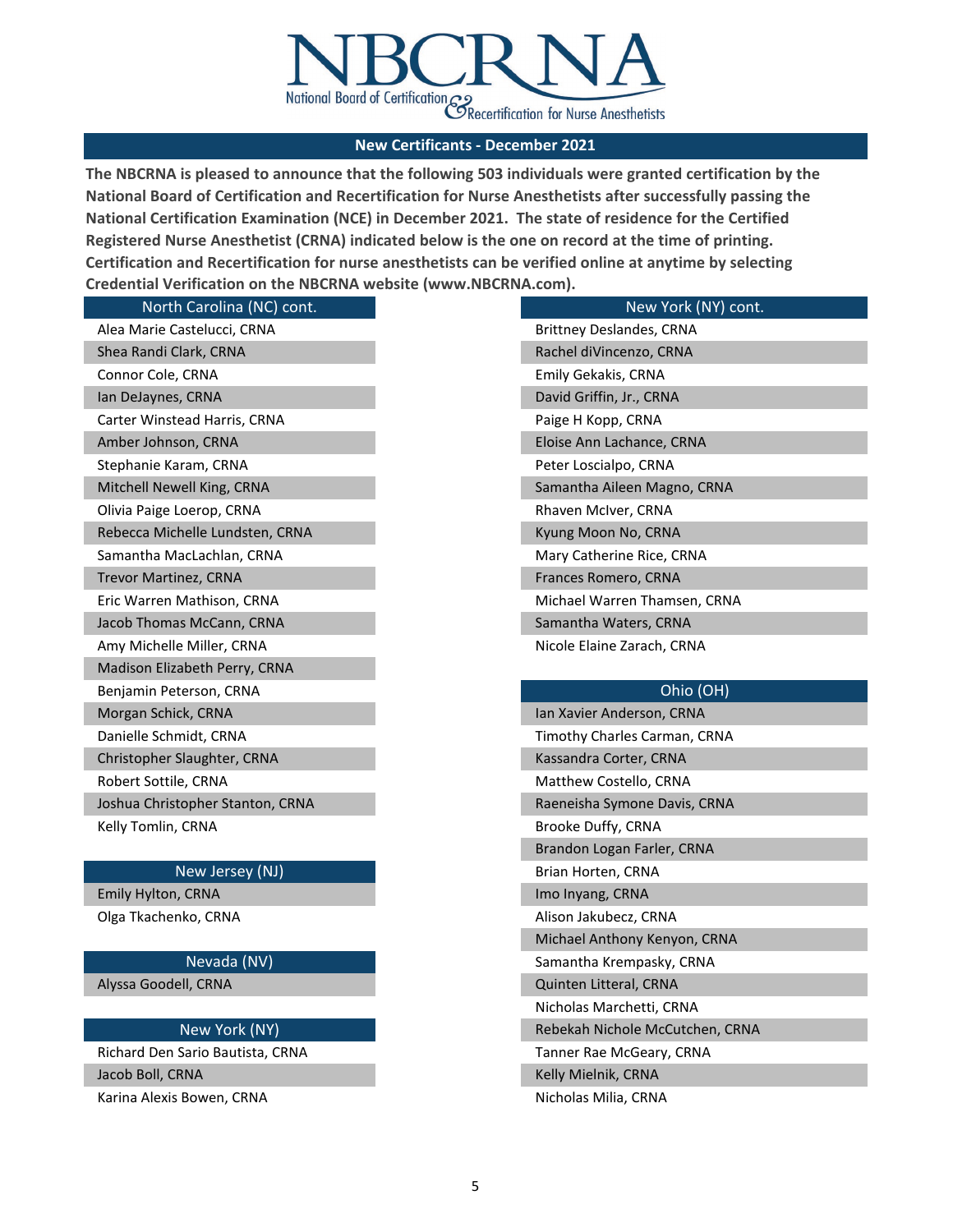

**The NBCRNA is pleased to announce that the following 503 individuals were granted certification by the National Board of Certification and Recertification for Nurse Anesthetists after successfully passing the National Certification Examination (NCE) in December 2021. The state of residence for the Certified Registered Nurse Anesthetist (CRNA) indicated below is the one on record at the time of printing. Certification and Recertification for nurse anesthetists can be verified online at anytime by selecting Credential Verification on the NBCRNA website (www.NBCRNA.com).** 

| Ohio (OH) cont.                | Pennsylvania (PA) cont.                |
|--------------------------------|----------------------------------------|
| Victor Monheim, CRNA           | Madison Betsker, CRNA                  |
| Hailey Moore, CRNA             | John Charles Boylan, Jr., CRNA         |
| Laura New, CRNA                | Julianne Brown, CRNA                   |
| Andrew New, CRNA               | Alexander Calhoun, CRNA                |
| Patrick O'Day, CRNA            | Hannah Renee Coccia, CRNA              |
| Trey Thompson Overla, CRNA     | Shayla Davis, CRNA                     |
| Brandon Pankuch, CRNA          | Maryellen Favata, CRNA                 |
| Christoffer Parames, CRNA      | Monica Fetrow, CRNA                    |
| Jessica Amelia Perko, CRNA     | Krista Fisher, CRNA                    |
| Zachary Pickett, CRNA          | Andrew Tipton Ford, CRNA               |
| Brett Michael Quine, CRNA      | Elizabeth Gadziala, CRNA               |
| Mark Dylan Rees, CRNA          | Lauren Elyse Gaffney, CRNA             |
| Joshua Ruschau, CRNA           | Alexis Gottlieb, CRNA                  |
| Ciera Katrina Sanders, CRNA    | Lucas Halliday, CRNA                   |
| Kennedy Knox Sanders, CRNA     | Amit Harushe, CRNA                     |
| Kristen Ann Schultz, CRNA      | Veronica Hincapie-Escobar, CRNA        |
| Renee Shaw, CRNA               | Ryan Lynn Houck, CRNA                  |
| Danielle Marie Snyder, CRNA    | Clarice Hune, CRNA                     |
| Thomas Sutcliffe, Jr., CRNA    | Jeffrey Jurosky, CRNA                  |
| Darmela Shannon Thornton, CRNA | Bartosz Kawalec, CRNA                  |
| Jennifer Traeger, CRNA         | Sarah Kempel, CRNA                     |
| Robert Tsai, CRNA              | Jay Keppich, CRNA                      |
| Conor Voyles, CRNA             | Marcus W Knight, CRNA                  |
| Jackson Zaremba, CRNA          | Paul Koller, CRNA                      |
| John J Zelna, Jr., CRNA        | Stephanie L Kreider, CRNA              |
|                                | Gillian Elizabeth Lattanzi, CRNA       |
| Oklahoma (OK)                  | Jessica Mancosh, CRNA                  |
| Shaylon Bishop, CRNA           | Benita McCann, CRNA                    |
| Tyler Stafford Faulk, CRNA     | Connor Ross McClellan, CRNA            |
|                                | Lauren Mealy, CRNA                     |
| Pennsylvania (PA)              | Izabela S Miller, CRNA                 |
| Mallory Lynn Adhikari, CRNA    | Austin Christopher Stevens Mills, CRNA |
| Justin Howard Anderson, CRNA   | Amanda Taylor Mogielski, CRNA          |

Hannah Anderson, CRNA Bienvenu Nkunzingoma, CRNA

Elizabeth Attanasio, CRNA Christopher Carey Noorda, CRNA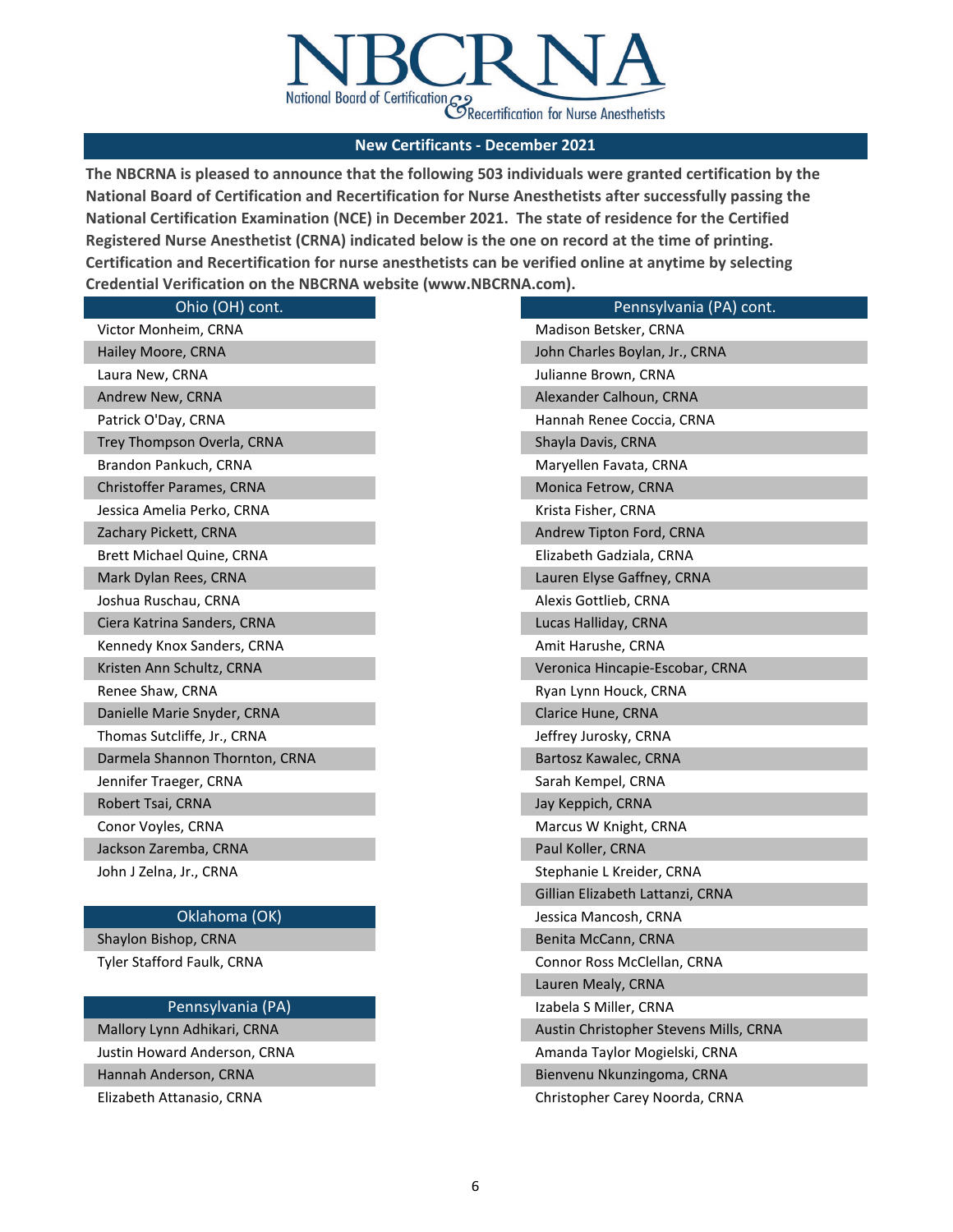

**The NBCRNA is pleased to announce that the following 503 individuals were granted certification by the National Board of Certification and Recertification for Nurse Anesthetists after successfully passing the National Certification Examination (NCE) in December 2021. The state of residence for the Certified Registered Nurse Anesthetist (CRNA) indicated below is the one on record at the time of printing. Certification and Recertification for nurse anesthetists can be verified online at anytime by selecting Credential Verification on the NBCRNA website (www.NBCRNA.com).** 

| Pennsylvania (PA) cont.              | Tennessee (TN) cont.         |
|--------------------------------------|------------------------------|
| Maria Ochoa Carrillo, CRNA           | Hewitt Hanafee, CRNA         |
| Kenneth Primeaux, Jr., CRNA          | Adam Johnson, CRNA           |
| Mandy Proud, CRNA                    | Alexandria Johnson, CRNA     |
| Ashley Reyes, CRNA                   | Kelsey Keller, CRNA          |
| Kerry Catherine Rossiter, CRNA       | Brett Kinder, CRNA           |
| Kathleen Ella Ryan, CRNA             | Macy C Lagarde, CRNA         |
| Jussus Daniel Reinaldo Sanchez, CRNA | Brittany Lawson, CRNA        |
| Katlyn Elizabeth Schieler, CRNA      | Katrine Tidemann Link, CRNA  |
| Logan Sessions, CRNA                 | Caesar Giovanni Loyo, CRNA   |
| KC Marie Smith, CRNA                 | Fallon Ann Margraf, CRNA     |
| Michele Stefankiewicz, CRNA          | Andrea McKenzie, CRNA        |
| David Carl Stuvek, Jr., CRNA         | Kaylon Morris, CRNA          |
| Alexandra Nicole Uram, CRNA          | Christopher Neelly, CRNA     |
| Grace Vaughn, CRNA                   | Matthew Aaron Patten, CRNA   |
| Jennifer Marie Vlahos, CRNA          | Tymbra Pearce, CRNA          |
| <b>Edward Francis Weaver, CRNA</b>   | Landon Austin Prince, CRNA   |
| Abigail Wilson, CRNA                 | Tyler Rader, CRNA            |
| Nyera Youssef, CRNA                  | Justin Reeves, CRNA          |
| Vadim Zhushma, CRNA                  | Nicole Sivem, CRNA           |
|                                      | Jessica Ann Smith, CRNA      |
| South Carolina (SC)                  | Ashley Stokes, CRNA          |
| Braden Childers, CRNA                | Kayla L'Trice Thompson, CRNA |
| Christin Zink, CRNA                  | Natalie Turk, CRNA           |
|                                      | P Lucas Vinoya Urbi, CRNA    |
| Tennessee (TN)                       | Jason Villanueva, CRNA       |
| Kailey Belote, CRNA                  | Elizabeth R Watkins, CRNA    |
| Edward Ryan Bradley, CRNA            | Benjamin Watlington, CRNA    |
| Star Bresee, CRNA                    | Nikita Watson, CRNA          |
| Victoria Lenee Bunch, CRNA           | Kali Weber, CRNA             |
| Tyler Davis, CRNA                    | Matthew Wilder, CRNA         |
| Grant Fickel, CRNA                   | Tait Wilson, CRNA            |
| Austin Fultz, CRNA                   | Abby Winters, CRNA           |
| Calan Ray Fuqua, CRNA                | Ariel Young, CRNA            |

Katherine Gallagher, CRNA

Laurena Garrett, CRNA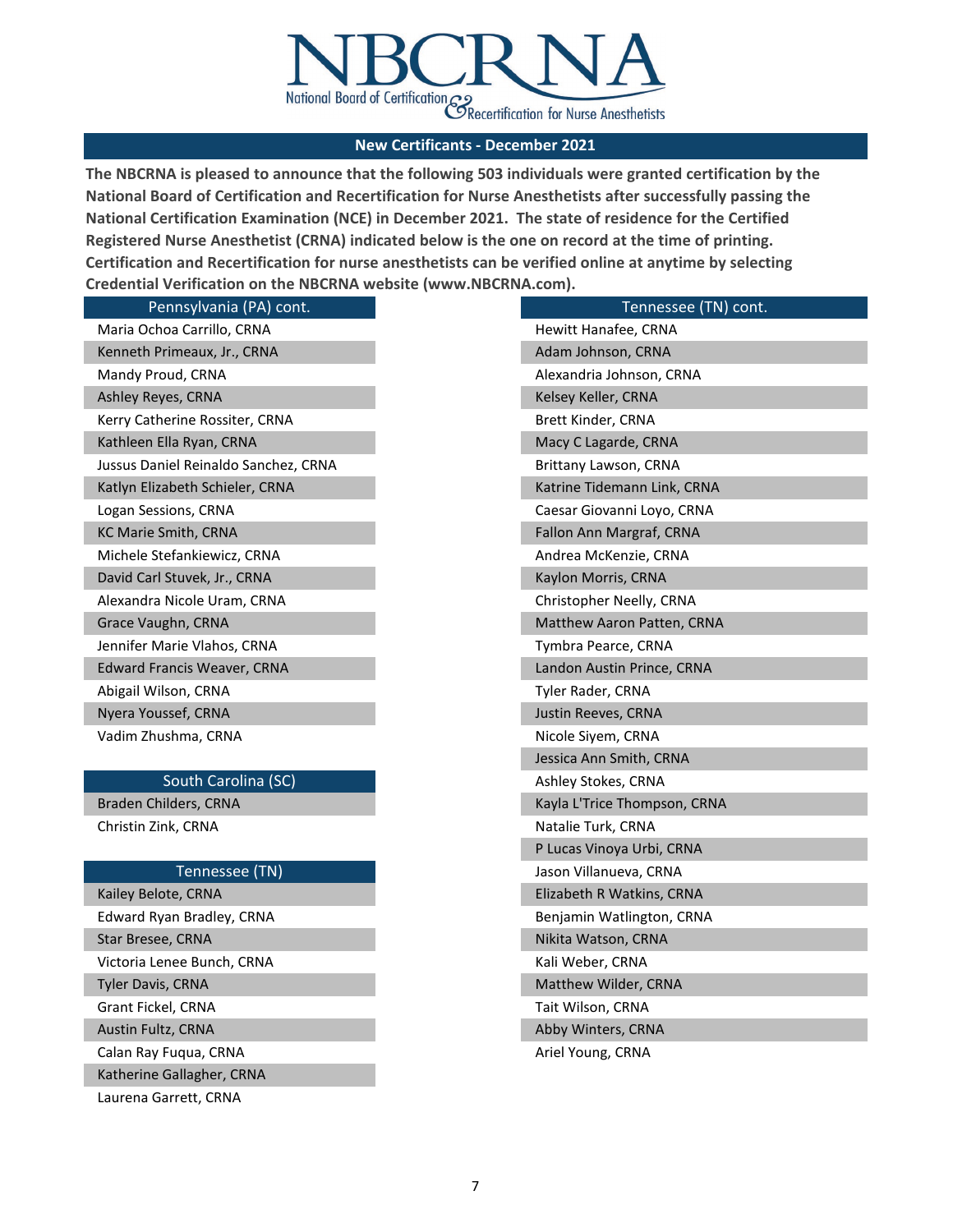

**The NBCRNA is pleased to announce that the following 503 individuals were granted certification by the National Board of Certification and Recertification for Nurse Anesthetists after successfully passing the National Certification Examination (NCE) in December 2021. The state of residence for the Certified Registered Nurse Anesthetist (CRNA) indicated below is the one on record at the time of printing. Certification and Recertification for nurse anesthetists can be verified online at anytime by selecting Credential Verification on the NBCRNA website (www.NBCRNA.com).** 

| Texas (TX)                          |
|-------------------------------------|
| Cason Lane Adams, CRNA              |
| Sabina Anwar, CRNA                  |
| Janice Bage, CRNA                   |
| Valerie Bivona, CRNA                |
| Ashley Jane Bumatay, CRNA           |
| Emily Carl, CRNA                    |
| Michelle Shons Carter, CRNA         |
| Whitney Cleveland, CRNA             |
| Caroline Cole, CRNA                 |
| Jarreux DeMuro, CRNA                |
| Sarah Dowell, CRNA                  |
| Audrey Frances Fisher, CRNA         |
| Marisela Lizzette Fitzgibbons, CRNA |
| Jessica Gatehouse, CRNA             |
| Abigail Ginn, CRNA                  |
| Natalie Goheen, CRNA                |
| Emma Camille Hulsey, CRNA           |
|                                     |
| Anesha Jones, CRNA                  |
| Cody Ryan Justice, CRNA             |
| Yoshiya Kunisawa, CRNA              |
| Katharine Allyson Liu, CRNA         |
| Angela Ann Mazzitelli, CRNA         |
| Meredith Paige Mobley, CRNA         |
| Brianna Morrison, CRNA              |
| Elizabeth Nelson, CRNA              |
| Samantha Nicholson, CRNA            |
| Charlie Park, CRNA                  |
| Priyal Patel, CRNA                  |
| Anne Marie Serrano, CRNA            |
| Rebekah Rae Strnad, CRNA            |
| Macy Suplick, CRNA                  |
| Hannah Tanel, CRNA                  |
| Dean Allen Vanek, CRNA              |
| Garrett Joseph Wagner, CRNA         |

Ulrich J Waldenmeyer, V, CRNA

### Texas (TX) cont.

Justin Conor Washburn, CRNA Mieka Wenner, CRNA Robert Andrew Werner, CRNA Seth Zhanel, CRNA Matthew Williams, CRNA Nathan Edward Winters, CRNA Annieky Yip, CRNA

Paige Elizabeth Overschmidt, CRNA Matthew Pickup, CRNA Case Rod Rasmussen, CRNA Crystal Marie Blackburn, CRNA Laura Marie Hertzel, CRNA Kevin Metz, CRNA Madeline Kidd Smith, CRNA Mary Szulakowski, CRNA

## Virginia (VA)

| Rachel Barksdale, CRNA      |
|-----------------------------|
| De'Kia Dortch, CRNA         |
| Khada Dulal, CRNA           |
| Therese Enad, CRNA          |
| Caroline Engler, CRNA       |
| Amber Lynn Foster, CRNA     |
| Emma Christine Geiger, CRNA |
| Adhara A Guzman, CRNA       |
| Patricia Parker Joyce, CRNA |
| Jamie Money, CRNA           |
| Mary Kellen Nichols, CRNA   |
| Esther Min Park, CRNA       |
| Whitney Anne Smith, CRNA    |
| Mika L Stilwell, CRNA       |
| Lauren Nicole Sulser, CRNA  |
| Malayna Lynn Tolley, CRNA   |
| Casey Edward Zalagens, CRNA |